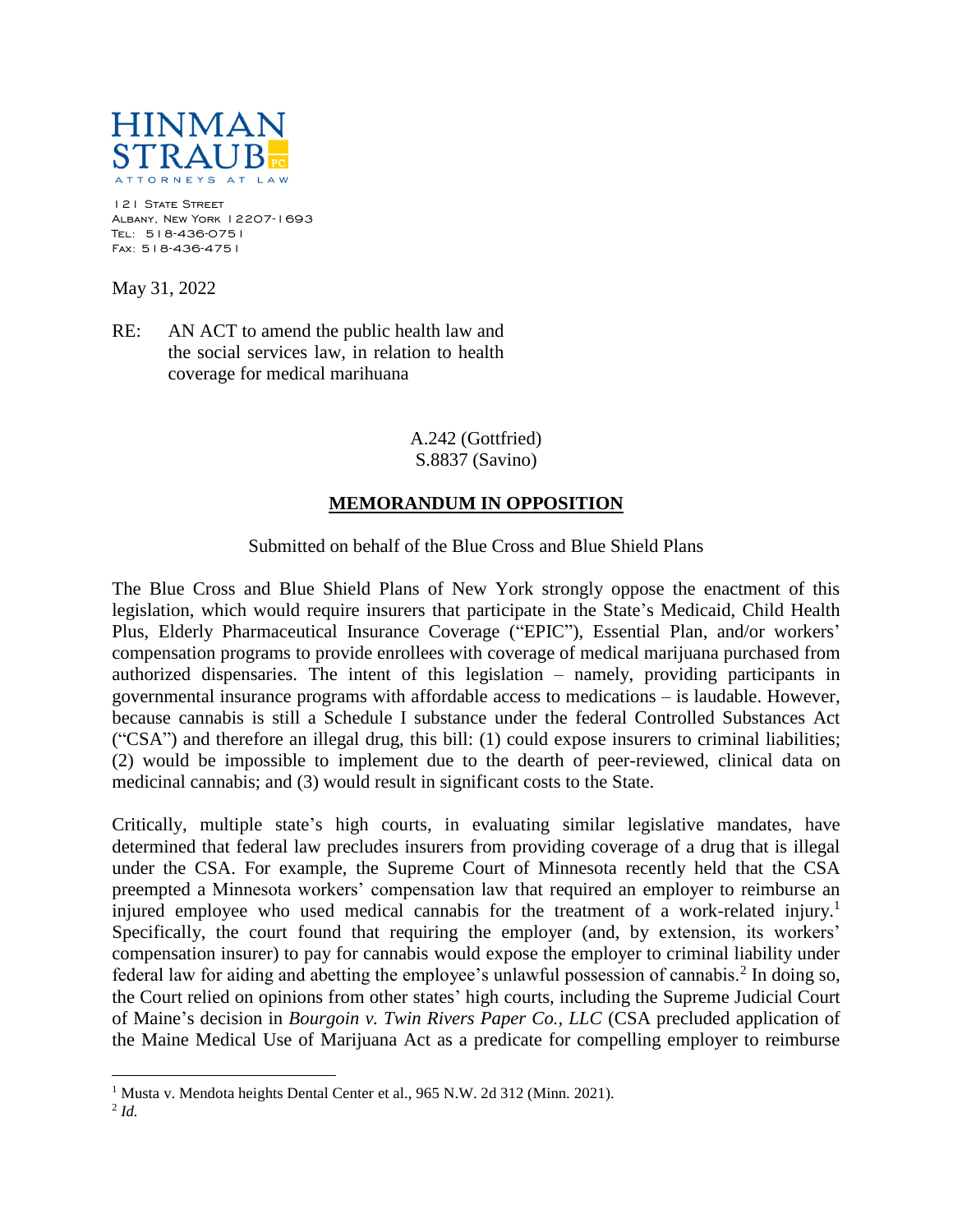$\overline{a}$ 

workers' compensation claimant for medical marijuana; were employer to comply with the order and knowingly make the reimbursement, employer would be aiding and abetting claimant by acting with knowledge that it was subsidizing claimant's purchase of marijuana) and the Supreme Judicial Court of Massachusetts's opinion in *Wright's Case* (while a state may authorize individuals to use medical cannabis products, and thereby voluntarily assume the risk of federal prosecution, it could not require a third-party employer or insurer to participate in such conduct at the risk of being prosecuted themselves)*.* 3

However, as the high courts of New Jersey and New Hampshire each issued opinions conflicting with the *Bourgoin* line of cases, the United States Supreme Court has been asked to resolve this split; and requested that the Solicitor General, who represents the federal government before the high court, provide guidance before it fully undertakes the question.<sup>4</sup> Notably, in her brief issued in May, Solicitor General Elizabeth Prelogar stated that "[t]he judgments below are correct for the straightforward reason that when a federal law such as the CSA prohibits possession of a particular item, it preempts a state law requiring a private party to subsidize the purchase of that item. The decisions below, however, rest on a more complex rationale that unnecessarily explores the scope of federal aiding-and-abetting liability outside the context of any federal prosecution… No further review is warranted at this time." 5 **In light of these divergent judicial opinions as to whether the mandate proposed by this bill is permissible, the legislature should not enact laws that could subject payors to criminal liability until consensus is reached**.

Additionally, even if insurers were able to legally provide coverage of medical marijuana, the lack of necessary scientific data would preclude implementation. Stakeholders throughout the healthcare system, including patients and health care practitioners, rely on clinical data derived from peer-reviewed, placebo-controlled trials to guide prescribing decisions. Such information is also critical to insurers and other payors that require such information for utilization review processes that allow them to ensure patients receive the most clinically appropriate care. Unfortunately, due to the continued designation of cannabis as a Schedule I drug, there is no scientific or medical review of data from clinical trials to support determinations regarding proper dosing, methods of administration, active ingredients, interactions and contraindications, etc. Until more is known regarding the intended and unintended effects of cannabis, it – like any other experimental treatment – should not be the subject of mandated insurance coverage.

Finally, because coverage under the above-delineated governmental insurance programs would be required regardless of federal financial participation, this bill would result in enormous costs to the State. In fact, applying utilization estimates based on New York's eligible citizens, the annual fiscal impact will be between \$303 and \$336 million each year. Notably, these costs would exceed the total revenues that are expected to be generated by the bourgeoning adult-use

[https://www.insurancejournal.com/news/national/2022/02/28/655818.htm.](https://www.insurancejournal.com/news/national/2022/02/28/655818.htm)

<sup>3</sup> *Bourgoin v. Twin Rivers Paper Co.,* LLC, 187 A.3d 10, 20 (Me. 2018), *and Wright's Case*, 156 N.E.3d 161 (Mass. 2020).

<sup>4</sup> Andrew G Simpson, "Supreme Court Asked to Resolve Federal Drug Law v. State Medical Marijuana Laws Debate," Insurance Journal, February 2022, *available at* 

<sup>5</sup> Elizabeth B. Prelogar, Solicitor General, Amicus Curiae brief to the United States Supreme Court, *available at*  chrome-extension://efaidnbmnnnibpcajpcglclefindmkaj/https://www.supremecourt.gov/DocketPDF/21/21- 676/225493/20220516152424323\_21-676%20Musta%20and%2021-998%20Bierbach.pdf.